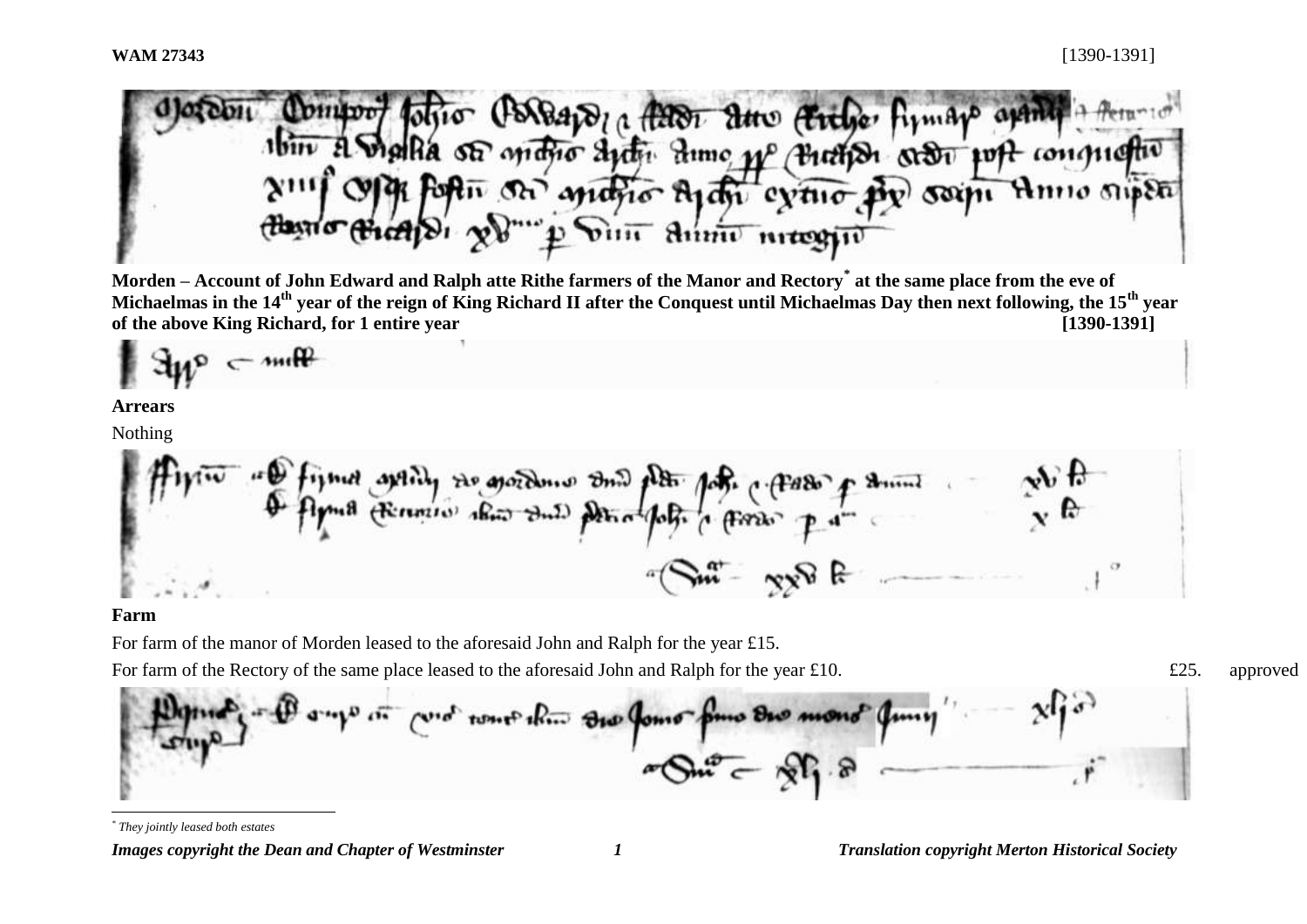## **Profits of court**

For the Court with View held at the same place Thursday  $1<sup>st</sup>$  June 41s.  $\frac{41s}{41s}$  approved

$$
\bigcirc^{\prime}\bigcirc^{\prime}\mathbf{a}^{\prime\prime}\mathbf{a}^{\prime} \mathbf{a}^{\prime} \mathbf{a}^{\prime} \mathbf{a}^{\prime} \mathbf{a}^{\prime} + \bigcirc^{\prime}\mathbf{a}^{\prime} \mathbf{a}^{\prime} \mathbf{a}^{\prime} \mathbf{a}^{\prime} + \bigcirc^{\prime}\mathbf{a}^{\prime} \mathbf{a}^{\prime} \mathbf{a}^{\prime} + \bigcirc^{\prime}\mathbf{a}^{\prime} \mathbf{a}^{\prime} \mathbf{a}^{\prime} + \bigcirc^{\prime}\mathbf{a}^{\prime} \mathbf{a}^{\prime} \mathbf{a}^{\prime} + \bigcirc^{\prime}\mathbf{a}^{\prime} \mathbf{a}^{\prime} \mathbf{a}^{\prime} + \bigcirc^{\prime}\mathbf{a}^{\prime} \mathbf{a}^{\prime} + \bigcirc^{\prime}\mathbf{a}^{\prime} \mathbf{a}^{\prime} + \bigcirc^{\prime}\mathbf{a}^{\prime} \mathbf{a}^{\prime} + \bigcirc^{\prime}\mathbf{a}^{\prime} \mathbf{a}^{\prime} + \bigcirc^{\prime}\mathbf{a}^{\prime} + \bigcirc^{\prime}\mathbf{a}^{\prime} + \bigcirc^{\prime}\mathbf{a}^{\prime} + \bigcirc^{\prime}\mathbf{a}^{\prime} + \bigcirc^{\prime}\mathbf{a}^{\prime} + \bigcirc^{\prime}\mathbf{a}^{\prime} + \bigcirc^{\prime}\mathbf{a}^{\prime} + \bigcirc^{\prime}\mathbf{a}^{\prime} + \bigcirc^{\prime}\mathbf{a}^{\prime} + \bigcirc^{\prime}\mathbf{a}^{\prime} + \bigcirc^{\prime}\mathbf{a}^{\prime} + \bigcirc^{\prime}\mathbf{a}^{\prime} + \bigcirc^{\prime}\mathbf{a}^{\prime} + \bigcirc^{\prime}\mathbf{a}^{\prime} + \bigcirc^{\prime}\mathbf{a}^{\prime} + \bigcirc^{\prime}\mathbf{a}^{\prime} + \bigcirc^{\prime}\mathbf{a}^{\prime} + \bigcirc^{\prime}\mathbf{a}^{\prime} + \bigcirc^{\prime}\mathbf{a}^{\prime} + \bigcirc^{\prime}\mathbf{a}^{\prime} + \bigcirc^{\prime}\mathbf{a}^{\prime} + \bigcirc^{\prime}\mathbf{a}^{\prime} + \bigcirc^{\prime}\mathbf
$$

**Sum total of receipts £27 12d.**

$$
\frac{1}{2} \int_{0}^{\frac{1}{2}} \frac{1}{\sqrt{1-\frac{1}{2}}\sqrt{1-\frac{1}{2}}\sqrt{1-\frac{1}{2}}\sqrt{1-\frac{1}{2}}\sqrt{1-\frac{1}{2}}\sqrt{1-\frac{1}{2}}\sqrt{1-\frac{1}{2}}\sqrt{1-\frac{1}{2}}\sqrt{1-\frac{1}{2}}\sqrt{1-\frac{1}{2}}\sqrt{1-\frac{1}{2}}\sqrt{1-\frac{1}{2}}\sqrt{1-\frac{1}{2}}\sqrt{1-\frac{1}{2}}\sqrt{1-\frac{1}{2}}\sqrt{1-\frac{1}{2}}\sqrt{1-\frac{1}{2}}\sqrt{1-\frac{1}{2}}\sqrt{1-\frac{1}{2}}\sqrt{1-\frac{1}{2}}\sqrt{1-\frac{1}{2}}\sqrt{1-\frac{1}{2}}\sqrt{1-\frac{1}{2}}\sqrt{1-\frac{1}{2}}\sqrt{1-\frac{1}{2}}\sqrt{1-\frac{1}{2}}\sqrt{1-\frac{1}{2}}\sqrt{1-\frac{1}{2}}\sqrt{1-\frac{1}{2}}\sqrt{1-\frac{1}{2}}\sqrt{1-\frac{1}{2}}\sqrt{1-\frac{1}{2}}\sqrt{1-\frac{1}{2}}\sqrt{1-\frac{1}{2}}\sqrt{1-\frac{1}{2}}\sqrt{1-\frac{1}{2}}\sqrt{1-\frac{1}{2}}\sqrt{1-\frac{1}{2}}\sqrt{1-\frac{1}{2}}\sqrt{1-\frac{1}{2}}\sqrt{1-\frac{1}{2}}\sqrt{1-\frac{1}{2}}\sqrt{1-\frac{1}{2}}\sqrt{1-\frac{1}{2}}\sqrt{1-\frac{1}{2}}\sqrt{1-\frac{1}{2}}\sqrt{1-\frac{1}{2}}\sqrt{1-\frac{1}{2}}\sqrt{1-\frac{1}{2}}\sqrt{1-\frac{1}{2}}\sqrt{1-\frac{1}{2}}\sqrt{1-\frac{1}{2}}\sqrt{1-\frac{1}{2}}\sqrt{1-\frac{1}{2}}\sqrt{1-\frac{1}{2}}\sqrt{1-\frac{1}{2}}\sqrt{1-\frac{1}{2}}\sqrt{1-\frac{1}{2}}\sqrt{1-\frac{1}{2}}\sqrt{1-\frac{1}{2}}\sqrt{1-\frac{1}{2}}\sqrt{1-\frac{1}{2}}\sqrt{1-\frac{1}{2}}\sqrt{1-\frac{1}{2}}\sqrt{1-\frac{1}{2}}\sqrt{1-\frac{1}{2}}\sqrt{1-\frac{1}{
$$

# **Rents Resolute**

In rent resolute of Thomas Kynewardesle for the year, 4 terms, 4s.  $\frac{1}{2}$  Sum 4s. approved



# **Pension paid**

Paid to the Vicar of Morden in value of 1 quarter wheat and 1 quarter beans for a certain pension owed to the same per year, price of a quarter wheat this year 12s and a quarter of beans 6s 8d, 18s 8d.  $\blacksquare$  Sum 18s 8d. approved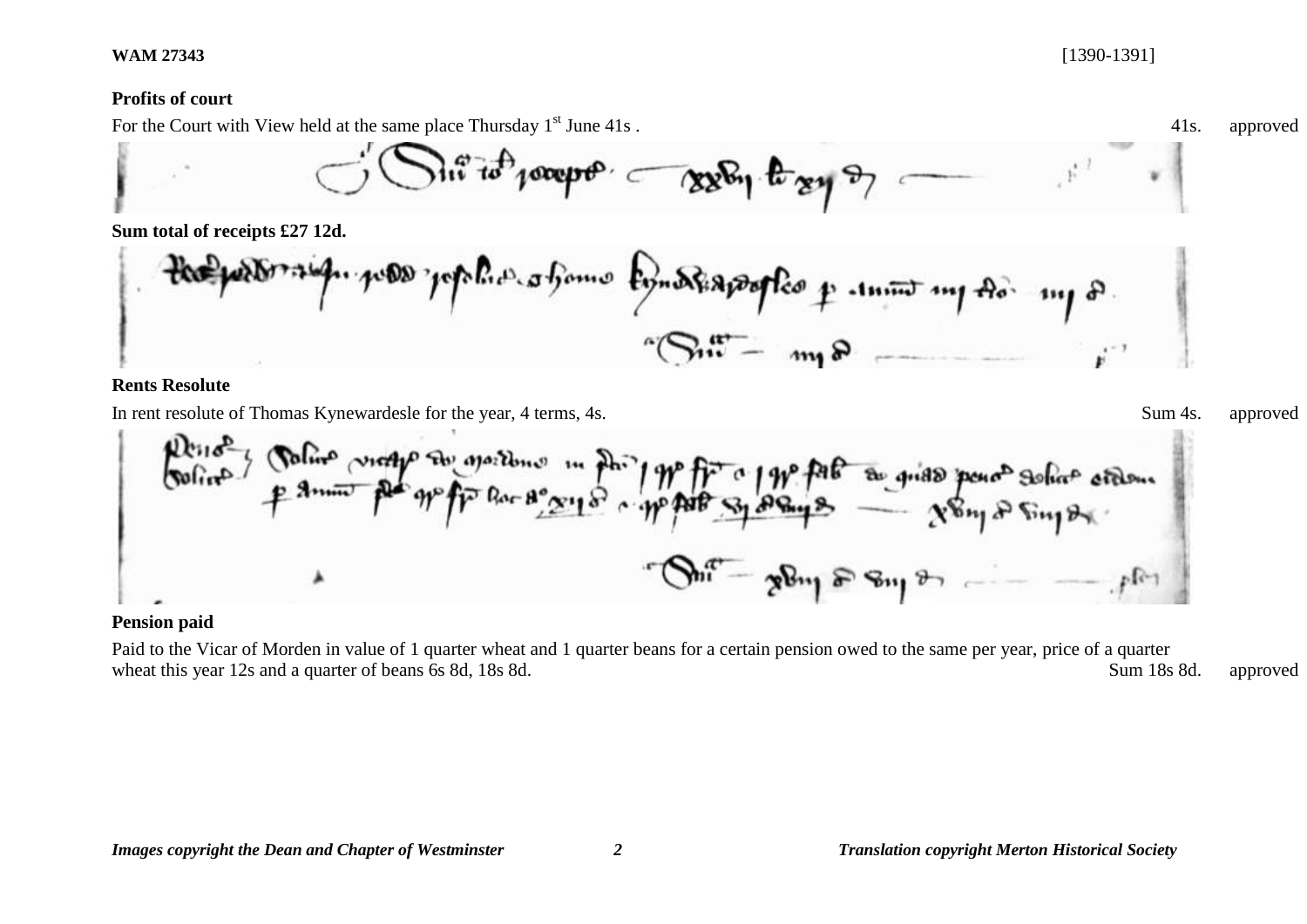\n If 
$$
\sin 4y^{\circ}
$$
 If  $\sin 1.4\pi$  is the number of points  $\cos \theta$  and  $\cos \theta$  is the number of points  $\cos \theta$  and  $\sin \theta$  is the number of points  $\sin \theta$  and  $\sin \theta$  is the number of points  $\sin \theta$  and  $\sin \theta$  is the number of points  $\cos \theta$  and  $\sin \theta$  is the number of points  $\cos \theta$  and  $\sin \theta$  is the number of points  $\cos \theta$  and  $\sin \theta$  is the number of points  $\cos \theta$  and  $\sin \theta$  is the number of points  $\cos \theta$  and  $\sin \theta$  is the number of points  $\sin \theta$  and  $\sin \theta$  is the number of points  $\sin \theta$  and  $\sin \theta$  is the number of points  $\sin \theta$  and  $\sin \theta$  is the number of points  $\sin \theta$  and  $\sin \theta$  is the number of points  $\sin \theta$  and  $\sin \theta$  is the number of points  $\sin \theta$  and  $\sin \theta$  is the number of points  $\sin \theta$  and  $\sin \theta$  is the number of points  $\sin \theta$  and  $\sin \theta$  is the number of points  $\sin \theta$  and  $\sin \theta$  is the number of points  $\sin \theta$  and  $\sin \theta$  is the number of points  $\sin \theta$  and  $\sin \theta$  is the number of points  $\sin \theta$  and  $\sin \theta$  is the number of points  $\sin \theta$  and  $\sin \theta$  is the number of points  $\sin \theta$  and  $\sin \theta$  is the number of points  $\sin \theta$  and  $\sin \theta$  is the number of points  $\sin \theta$  and  $\sin \theta$  is the number of points  $\sin \theta$  and  $\sin \theta$  is the number of points  $\sin \theta$  and  $\sin \theta$  is the number of points  $\sin \theta$  and  $\sin \theta$  is the number of points  $\sin \theta$  and  $\sin \theta$  is the number of points  $\sin \theta$  and  $\sin \theta$  is the number of points  $\sin \theta$ 

### **Cash Deliveries**

l

Delivered to brother John Lakyngheth bailiff of Westminster for the farm of the Rectory, over and above the pension paid above, by 1 tally £9 16d. Also delivered to the same bailiff for part of the farm of the manor and profits of Court with View by 1 tally £13 2s 7d. Sum £22 3s 11d. approved



**Sum of allowances and deliveries £23 6s 7d. And so they owe 74s 5d. Which arrears, however, will be charged in the following account. Therefore they are quit in respect of this.**



*<sup>†</sup> In previous years the Vicar's pension was deducted from the manor's value. Now it is correctly deducted from the value of the Rectory.*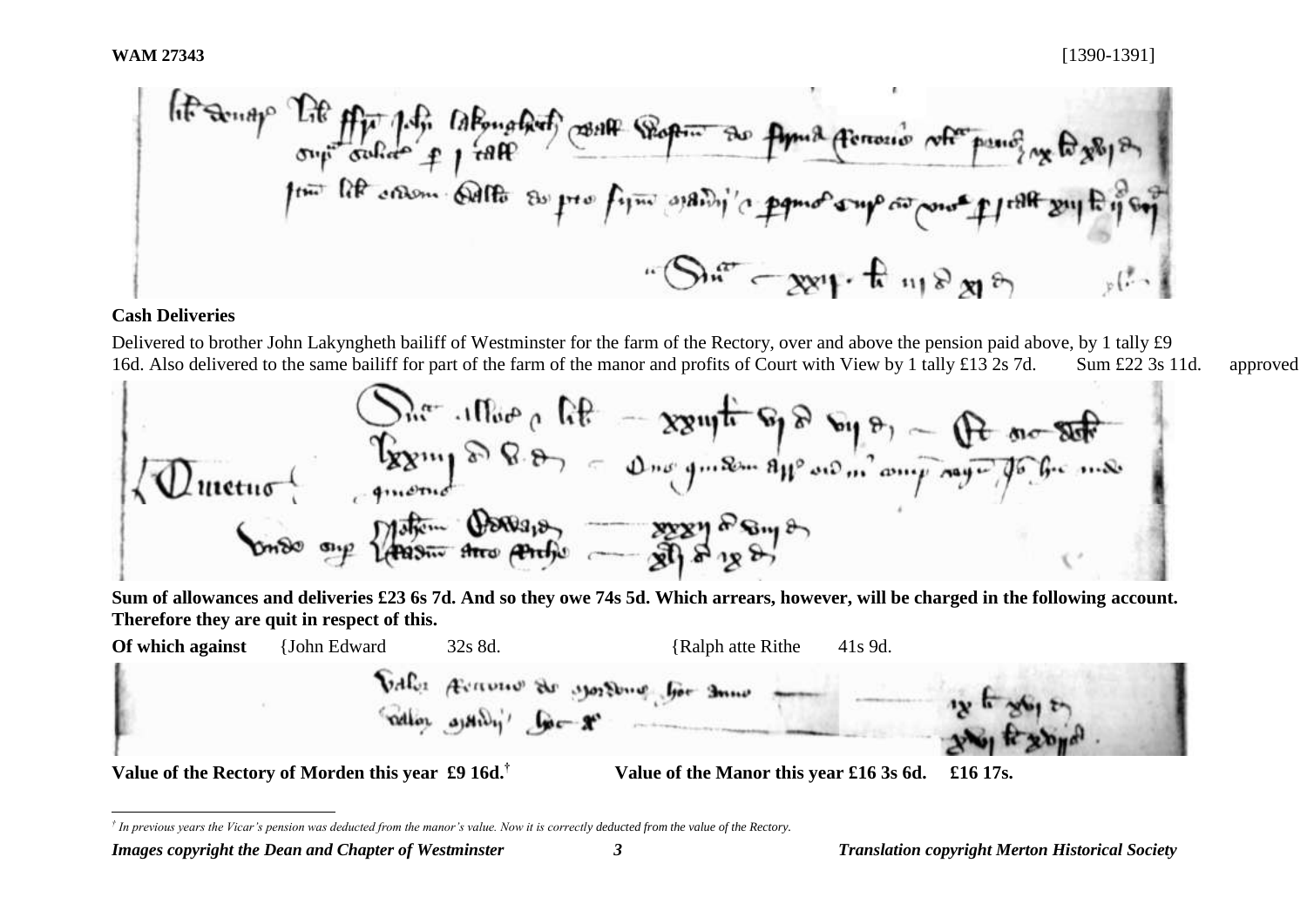**DORSE**  $\pi \theta^+$  point Song g pix m man Order of point going up pone young po ord in unto anout of pour xx8.9p s At point good go anon m mais Wheat Of the remaining, 12 quarters. And there remain 12 quarters wheat in the hands of John Edward and Ralph atte Rithe farmers of the same place by indenture. **Peas** Of the remaining, 8 quarters. And there remain 8 quarters peas in the hands of the said farmers by indenture.

**Barley** Of the remaining, 18 quarters. And there remain 18 quarters barley in the hands of the said farmers by indenture.

**Oats** Of the remaining, 25 quarters. And there remain 25 quarters oats in the hands of the said farmers by indenture.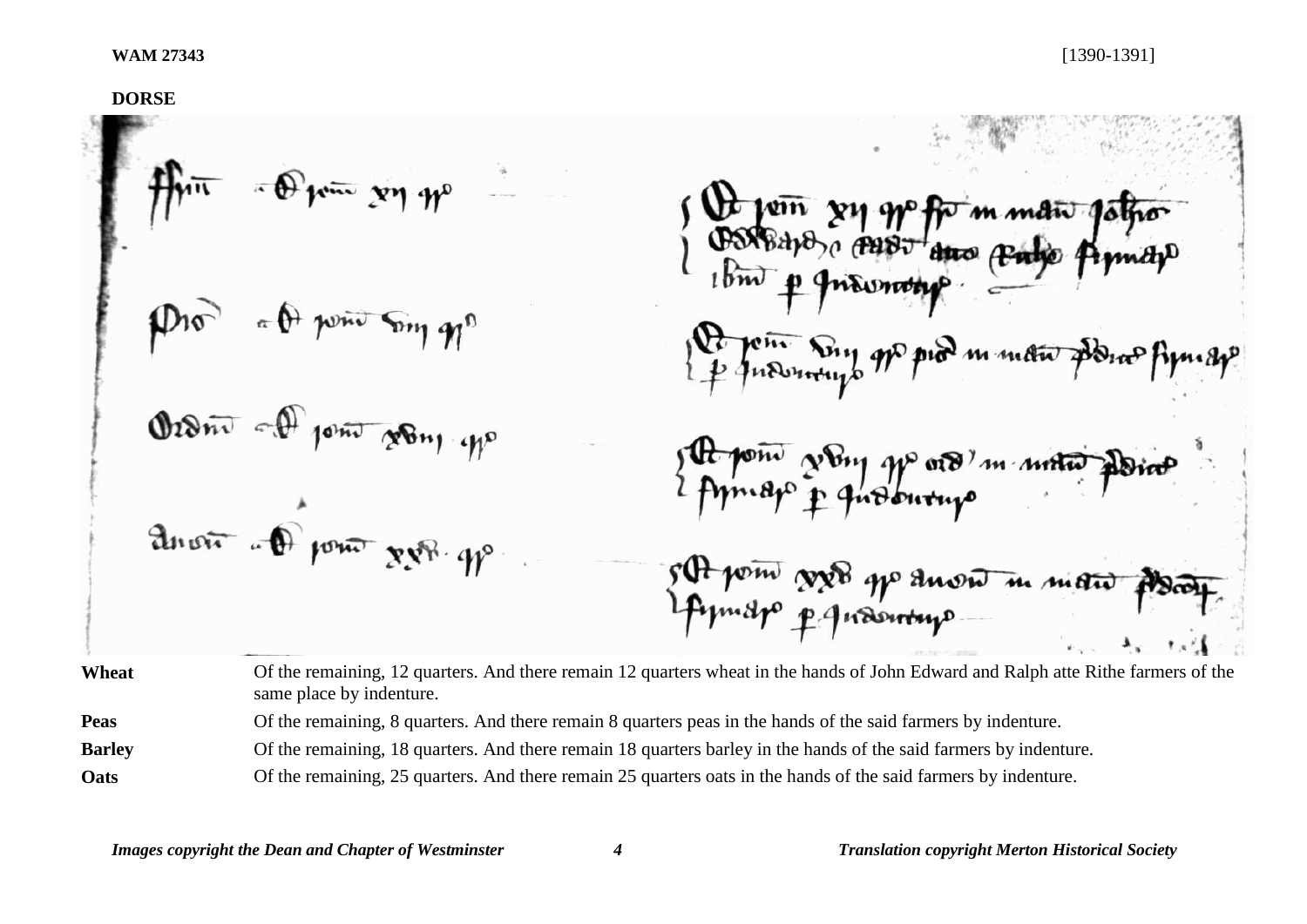

**Oxen** Of the remaining, 8. And there remain 8 oxen in the hands of the aforesaid farmers.

Geese Of the remaining, 7. And there remain 7 geese in the hands of the aforesaid farmers of which 1 gander and 4 breeding females.

**Cocks and hens** Of the remaining, 1 cock and 12 hens. And there remain 1 cock and 12 hens in the hands of the aforesaid farmers.